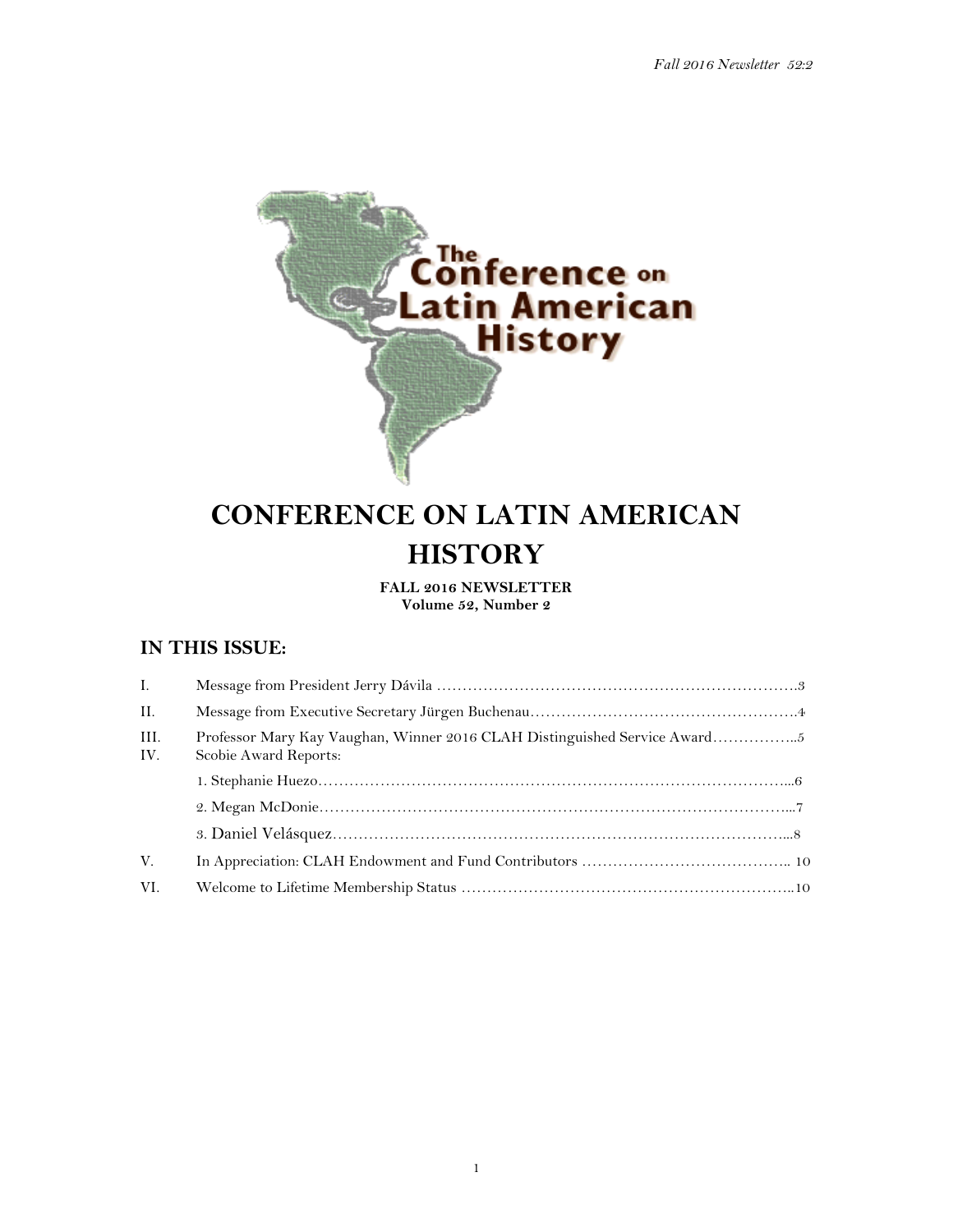# **2016 CLAH OFFICERS AND COMMITTEES**

#### **General Committee**

*Executive Committee:* President: Jerry Dávila Vice President: Lara Putnam Past President: Jane Landers Executive Secretary: Jürgen Buchenau

*Elected Members:* Susan Gauss (2015-2016) Yanna Yannakakis (2015-2016) Peter Guardino (2016-2017) Barbara Weinstein (2016-2017)

#### *Ex-Officio Members:*

*HAHR Editors:* Jocelyn Olcott, John French, and Peter Sigal *The Americas Editor:* Ben Vinson III *H-LatAm Editor:* John F. Schwaller

#### **Standing Committees**

*2016 Program Committee:* Sonia Robles, Chair Erika Edwards, (2017 Chair) Bert Barickman

#### *Nominating Committee:*

Susan Deans-Smith, Chair Jeffrey Lesser Kris Lane

## **Regional/Topical Committees**

*Andean Studies:* Marcela Echeverri, Chair Tamara Walker, Secretary *Atlantic World Studies:* Jane Landers, Chair David Wheat, Secretary

*Borderlands/Frontiers:* Grace Delgado, Chair Sam Truett, Secretary

*Brazilian Studies:* Ana Romo, Chair Celso Castilho, Secretary

*Caribbean Studies:* Kristen Block, Chair Nicole Maskiell, Secretary

*Central American Studies:* Alvis Dunn, Chair Julie Gibbings, Secretary

*Chile-Río de la Plata Studies:* Edward Murphy, Chair Erika Edwards, Secretary

*Colonial Studies:* José Carlos de la Puente, Chair Ryan Amir Kashanipour, Secretary

*Gran Colombia Studies:* Lina Britto, Chair Sharika Crawford, Secretary

*Mexican Studies* Michel R. Oudijk, Chair Mark Lentz, Secretary

*Teaching and Teaching Materials:* Amelia Kiddle, Chair Elena Albarrán, Secretary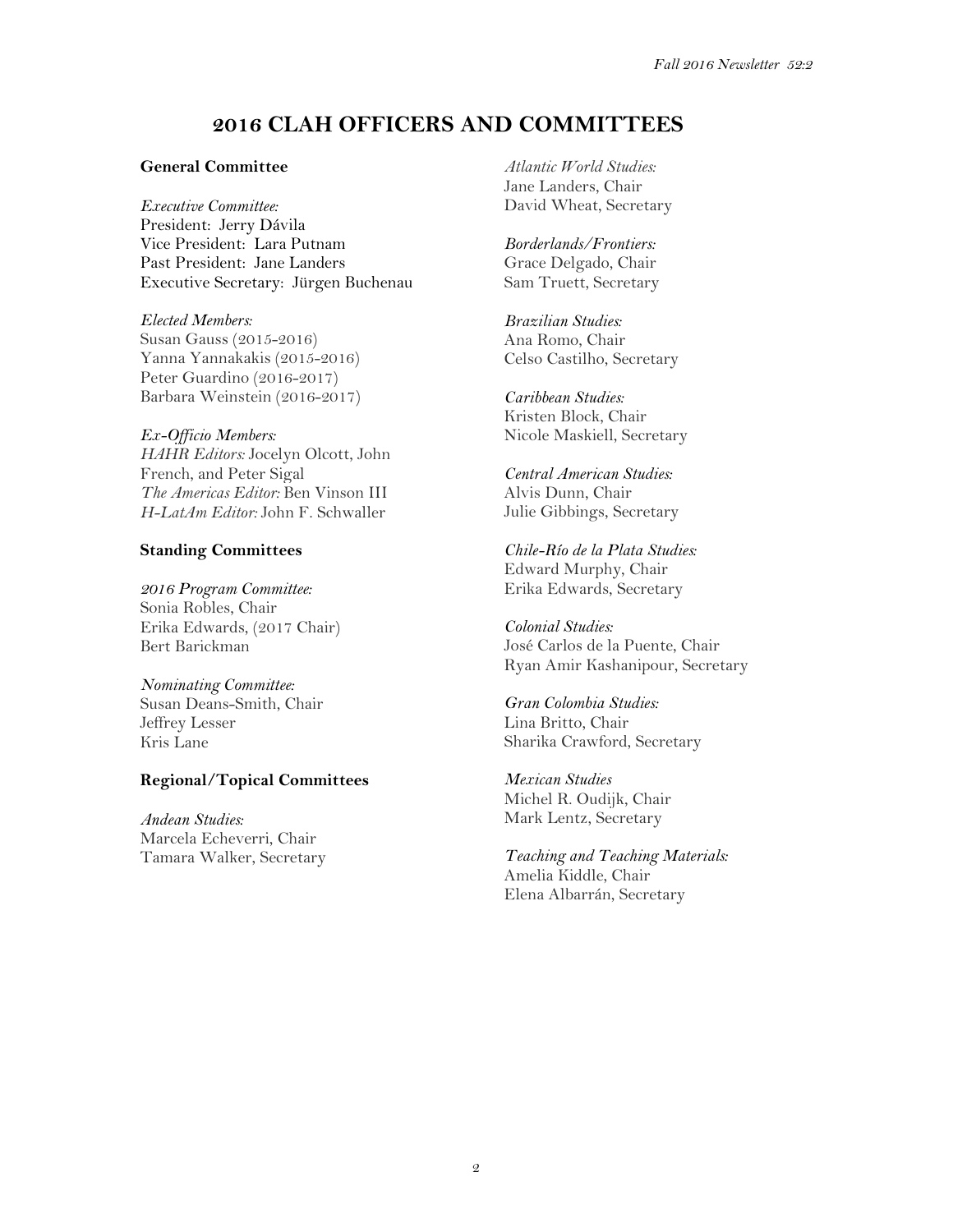# **I. MESSAGE FROM PRESIDENT JERRY DÁVILA**

Dear Members of the CLAH,

In my last message to you as President, I would like to share with you some of the aspects of the CLAH that I find remarkable:

•The CLAH has become an organization that is especially receptive to the work of graduate students entering the field. This is especially true of the conference program, where each year dozens of graduate students, many newly returned from dissertation research, organize or participate in sessions. Their scholarship is the future of our field. The work of CLAH members, particularly the folks who have served on the Program Committee, has been instrumental in opening and keeping the doors open to new work from emerging scholars.



•The CLAH runs on a shoestring but each year accomplishes incredible feats in the service of our field. All of the CLAH's operations, from this newsletter, to the program, the events at the meeting, the expensive chips and dip at the cocktail party - everything - are sustained solely by membership dues, as well as the labor volunteered by our members. Many of our other organizations shoulder these costs with conference registration fees. We have avoided those fees in order to keep the meeting accessible. We are able to do this in large part thanks to the dedication and creativity of Executive Secretary Jurgen Buchenau and the graduate assistants at the Secretariat at UNC Charlotte, who have managed year on year to solve problems and figure out how to accommodate increasing costs ranging from space allocation from the AHA to luncheon catering charges.

•Speaking of labor volunteered by our members, the service of our colleagues on CLAH prize committees, on the Program Committee, and in the Regional and Thematic Committees, makes it possible for the CLAH to play a remarkably vital role in supporting Latin American History, ranging from our ability to recognize outstanding work in diverse areas through prizes, to supporting graduate and post-doctoral research, to annually developing a program with scores of panels and hundreds of participants.

•Finally, the generosity of members, either in annual giving, or in legacy gifts, has benefitted the CLAH with an endowment that allows us to weather economic uncertainties without reeling, and to cover much of the costs of the prizes. This is the part of the message where I ask you to consider a gift to the CLAH - of any amount - as part of your annual giving.

The sum of this is extraordinary: together we have created and sustain a CLAH that brings such benefits to our field, from showcasing emerging work to recognizing accomplishments and signaling the contributions of our area to the discipline of history. And we accomplish this entirely through the ways in which members of the CLAH choose in so many different kinds of ways to support the organization. It has been my good fortune to get to know the CLAH in this way, and through it to see the ways our field has been shaped by the efforts of so many to build a culture of mutual support and encouragement. In January, as Lara Putnam becomes President, I offer my gratitude for both her long history of service to the CLAH and for the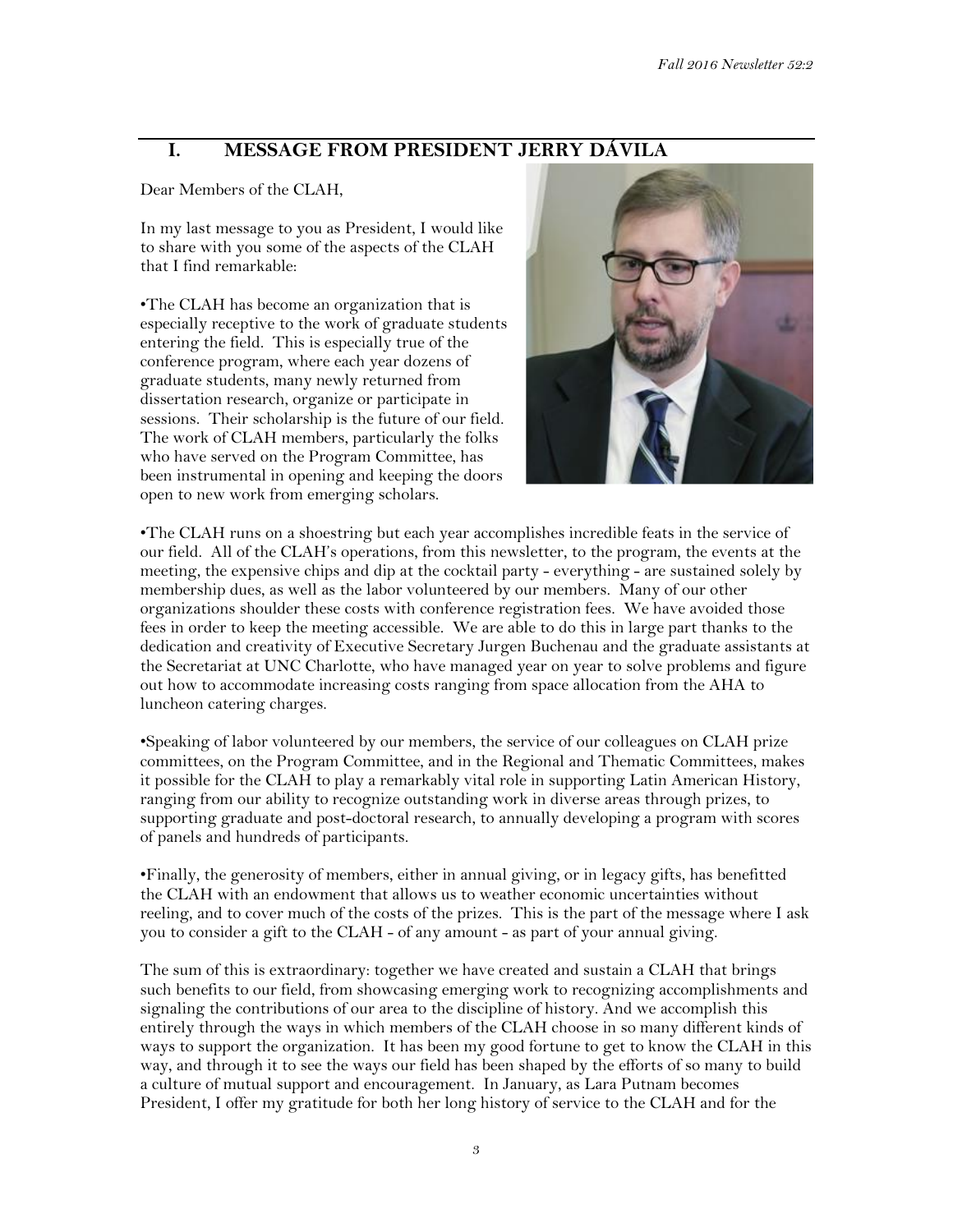work she will be doing in the coming years, and write my thanks to you for the ways in which you continue to support our organization.

Jerry Dávila President

# **II. MESSAGE FROM EXECUTIVE SECRETARY JÜRGEN BUCHENAU**

Greetings from Charlotte!

We are looking forward to another CLAH annual meeting. This year's meeting will be held in conjunction with the American Historical Association meeting in Denver, January 5-8, 2017. It will feature an address by Distinguished Service Award winner Mary Kay Vaughan as well as the presentation of all of our annual awards and prizes.

We are pleased that this year's meeting will once again be a large one. Including the sessions of the regional and thematic committees and sessions co-sponsored by the AHA, the program will include 78 sessions. To put this into perspective, AHA/CLAH meetings held west of the Mississippi River tend to be smaller than those held in, say, Chicago or the Northeast—in particular, meetings in New York City and Washington D.C. (the 2018 venue) draw extremely well. The Denver meeting is by far the largest held in the western United States in recent memory: the 2010



meeting in San Diego had 57 panels, and the 2005 meeting in Seattle featured 30 sessions, including the regional and thematic committee meetings. We at the CLAH office are thrilled about the role that our organization plays within the AHA annual meeting, and the AHA leadership really appreciates the intellectual vibrancy that our panels bring to the convention.

I would like to acknowledge the help of several members with the everyday operations of the CLAH and, in particular, the preparation of the annual meeting. First and foremost, I would like to thank the lead graduate assistant in charge of helping the CLAH, Nicole Hanna, an M.A. student in Latin American Studies. Nicole helps me keep track of memberships and financial issues, and she helps manage the website. We can also count on the help of a new graduate assistant, Carolina Oliveira, who joined our Latin American Studies M.A. program this August after completing her undergraduate studies at the Universidade Federal de Minas Gerais in Belo Horizonte, Brazil. Carolina is responsible for the newsletter, the layout of the meeting program, and many other functions. Haley Nelson, who was our senior graduate assistant last year, graduated this past June. Second, I very much appreciate the help of our Annual Meeting Director, Marissa Nichols, who has taken over for Audrey Henderson, now at Emory University. Marissa graduated from the History program at UNC Charlotte this spring, and she is now pursuing her Ph.D. in History at Emory University, where she is studying with CLAH members Jeff Lesser, Tom Rogers, and Yanna Yannakakis. Marissa helped together this year's program and will do the same thing for the 2018 meeting in Washington, D.C. She had help from the CLAH Program Committee chaired by Sonia Robles and also including Erika Edwards, the 2017 chair, and Bert Barickman. I also appreciate the ongoing guidance by the General Committee, and especially President Jerry Davila, past president Jane Landers, and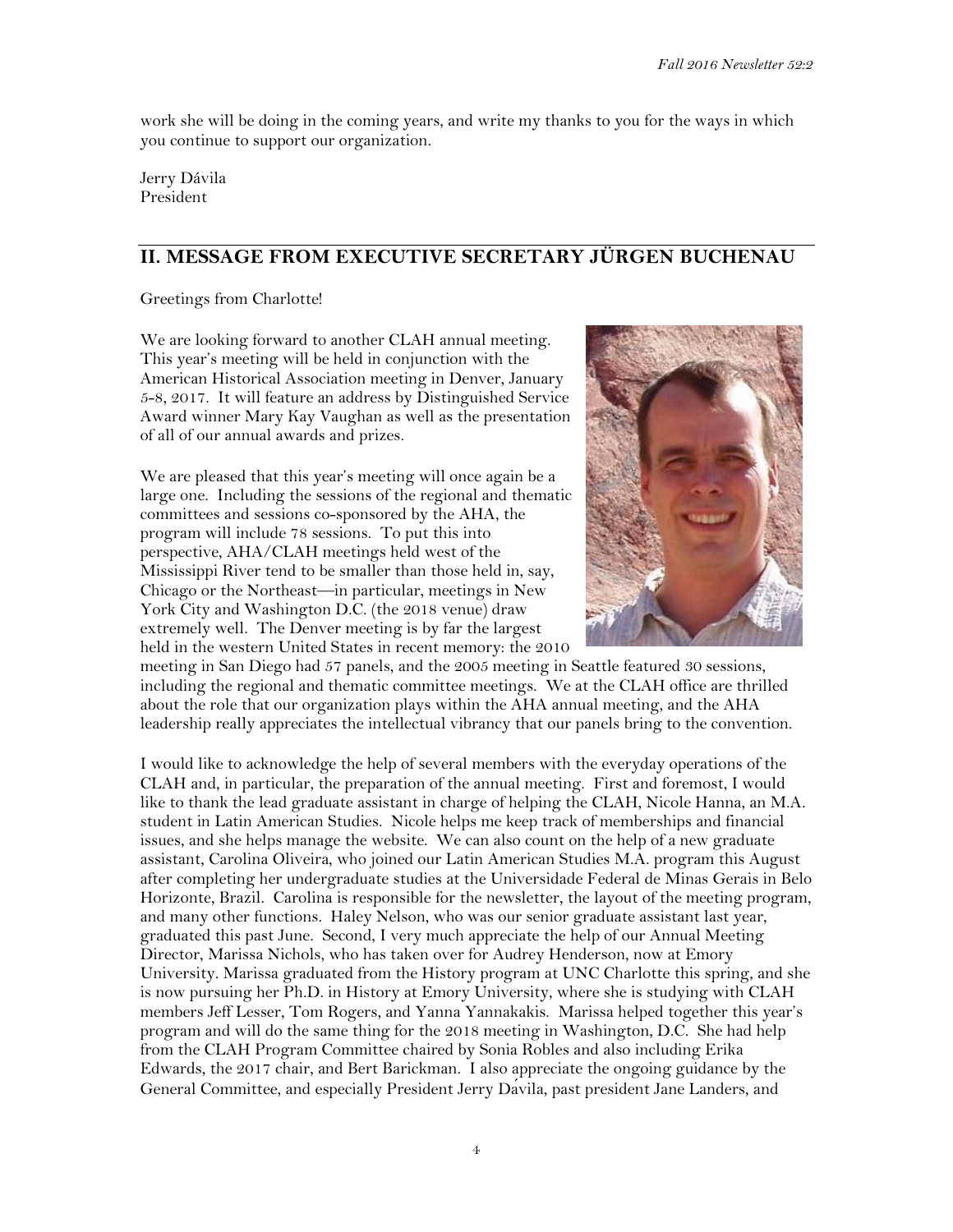president-elect Lara Putnam, who will succeed to the office of president at the conclusion of the meeting in Denver.

I have one very important wish as we are approaching our annual meeting. As you all know, the financial health of the CLAH depends on membership payments, as those provide the income necessary to run the organization and conduct the annual meeting. In a normal year, we require approximately 500 membership payments to balance our books. This year, membership payments have been disappointing, which jeopardizes activities such as our annual competition for the Scobie Awards for graduate students and the CLAH luncheon and reception, which depend on a subsidy from our budget. As we begin the 2017 fiscal year, now is an excellent time to renew your CLAH membership (and to tell your friends about the benefits of the organization). We will apply all dues received after November 1, 2016 to your 2017 membership unless you appear on the 2017 program and have not yet paid 2016 dues. We deeply appreciate the support of all of those who have already renewed their membership this year—and, of course, especially those who purchased a lifetime membership or contributed funds toward our endowment (honored elsewhere in this Newsletter).

We look forward to seeing many of you in Denver! Best wishes for the rest of the semester.

Saludos,

Jürgen Buchenau Executive Secretary

## **III. PROFESSOR MARY KAY VAUGHAN, WINNER 2016 CLAH DISTINGUISHED SERVICE AWARD**

A graduate of Cornell University (B.A. 1964) and the University of Wisconsin (M.A. 1970 and Ph.D. 1973), Professor Mary Kay Vaughan has a distinguished record of scholarship, teaching, and professional service. She developed her early career at the University of Illinois at Chicago, where she arrived as a newly minted Ph.D. in 1974 and remained until 2000. During this time, as she was rising through the academic ranks, she was both Director of Latin American Studies and Director of Graduate Studies. Twice during this period she held a visiting professorship at the Centro de Investigaciones y Estudios Avanzados in Mexico City and once was a guest professor the Universidad Autónoma de Puebla. Her most consequential scholarship during these years included several key edited or co-edited works, as well as her first single-authored book (*The State, Education, and Social Class in Mexico, 1880-1928* [1982]). The book received wide acclaim for its complex and humane treatment of class, gender, and ethnicity as they shaped Mexican teachers' relationship to state and society. In these years, Mary Kay also received numerous fellowships and awards, including an SSRC, a Fulbright, a Fulbright-Hays, and the Bryce-Woods Award from the Latin American Studies Association for the outstanding book in any field. The latter award recognized her outstanding monograph on teachers and peasants during the Mexican Revolution (*Cultural Politics in Revolution: Teachers, Peasants and Schools in Mexico, 1930-1940* [1997]).

In the wake of this widely scrutinized and disseminated monograph, in 2000 Mary Kay joined the University of Maryland history faculty. Her contributions to the profession during these years have been invaluable. She co-edited three influential volumes on Mexican education, politics, gender, and historical memory. She helped organize the 2003 and 2006 Congress of Mexican, United States, and Canadian historians, as well as the 2010 meeting of the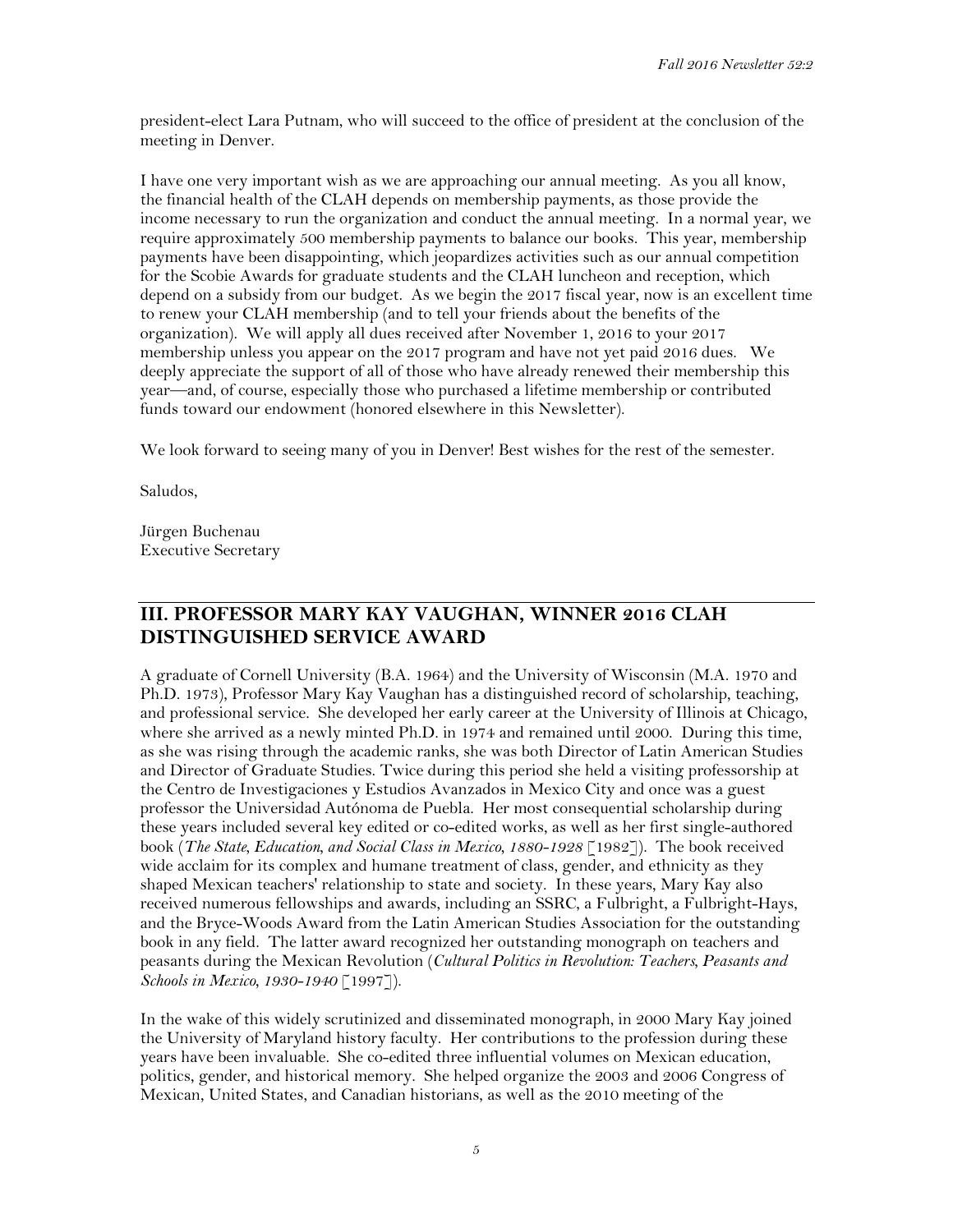International Colloquium on the History of Women and Gender in Mexico. After serving in 2007-09 as CLAH's vice-president, the following biennium she expertly performed as the organization's president. Along with Barbara Weinstein, she co-edited *The Hispanic American Historical Review* between 2002 and 2007, and both during her last few years on the active faculty at Maryland and after her recent retirement, she participated enthusiastically in Mexican historical groups focusing on women and gender, a field upon which she has made an enduring mark. She has continued to research and write, and her most recent monograph, *Portrait of a Young Painter: Pepe Zúñiga and Mexico City's Rebel Generation* (2014) uses the life and politics of a relatively unknown painter as a lens through which to analyze the decomposition of the PRI hegemony in post-1950s Mexico.

Mary Kay's originality and brilliance in the study of the intricate politics of Mexican education, her organizational acumen--from which all of us in the profession have benefitted--and her mentoring of several cohorts of graduate students, pale in comparison to her commitment to Mexico's downtrodden, whom Mariano Azuela's classically referred to as *los de abajo*. In her letter of support, Professor Jocelyn Olcott perhaps summarized this passion best. "As dedicated as Mary Kay is to younger scholars and especially to women," she wrote, "her real loyalty is to Mexico — not the nation, but the *pueblo*. Her insistence on scholarly rigor, her refusal of canned romanticisms, and her relentless curiosity stem from a profound love of Mexico and a dedication to promoting social justice there through a deeper understanding of its history and culture." And, Olcott concludes, "... this objective motivates her immense intellectual and personal generosity more than anything else. She has lived in Mexico through many of the tumultuous events of recent decades and cares intensely that scholars understand Mexican history from the ground rather than importing our own preconceptions and theoretical frameworks and shoehorning Mexican history into them."

For all of the above, Mary Kay Vaughan is a *digna ganadora* of this year's CLAH Distinguished Service Award.

Distinguished Service Award Committee for 2016: Chair: Francisco Scarano, University of Wisconsin-Madison Lowell Gudmundson, Mount Holyoke College Nancy Appelbaum, Binghamton University

## **IV. SCOBIE AWARD REPORTS**

## **STEPHANIE HUEZO**

INDIANA UNIVERSITY BLOOMINGTON "From Liberated to Neoliberal:Educational Change in El Salvador (1979-2010)"

Thanks to the generosity of the James R. Scobie Grant, I traveled to El Salvador for three weeks to conduct pre-dissertation research on education during and after the civil war in rural Chalatenango. The short but intense weeks spent in Chalatenango, provided me access to essential primary sources and oral narratives that have shaped my dissertation proposal, which I will be defending this fall. My project, tentatively titled— From Liberated to Neoliberal: Educational Change in El Salvador (1979-2010)— examines teachers' discourse on social transformation through education in an area historically connected to the guerrilla organization, the Farabundo Marti National Liberation Front (FMLN). These areas, known as liberated zones, created their own form of education during the war as a response to the state's decision to shut down schools there. Popular education, as the locals call it, taught students how to read and write under the philosophy of Brazilian educator, Paulo Freire. Popular teachers believed students should learn by using their experiences as themes. For example, students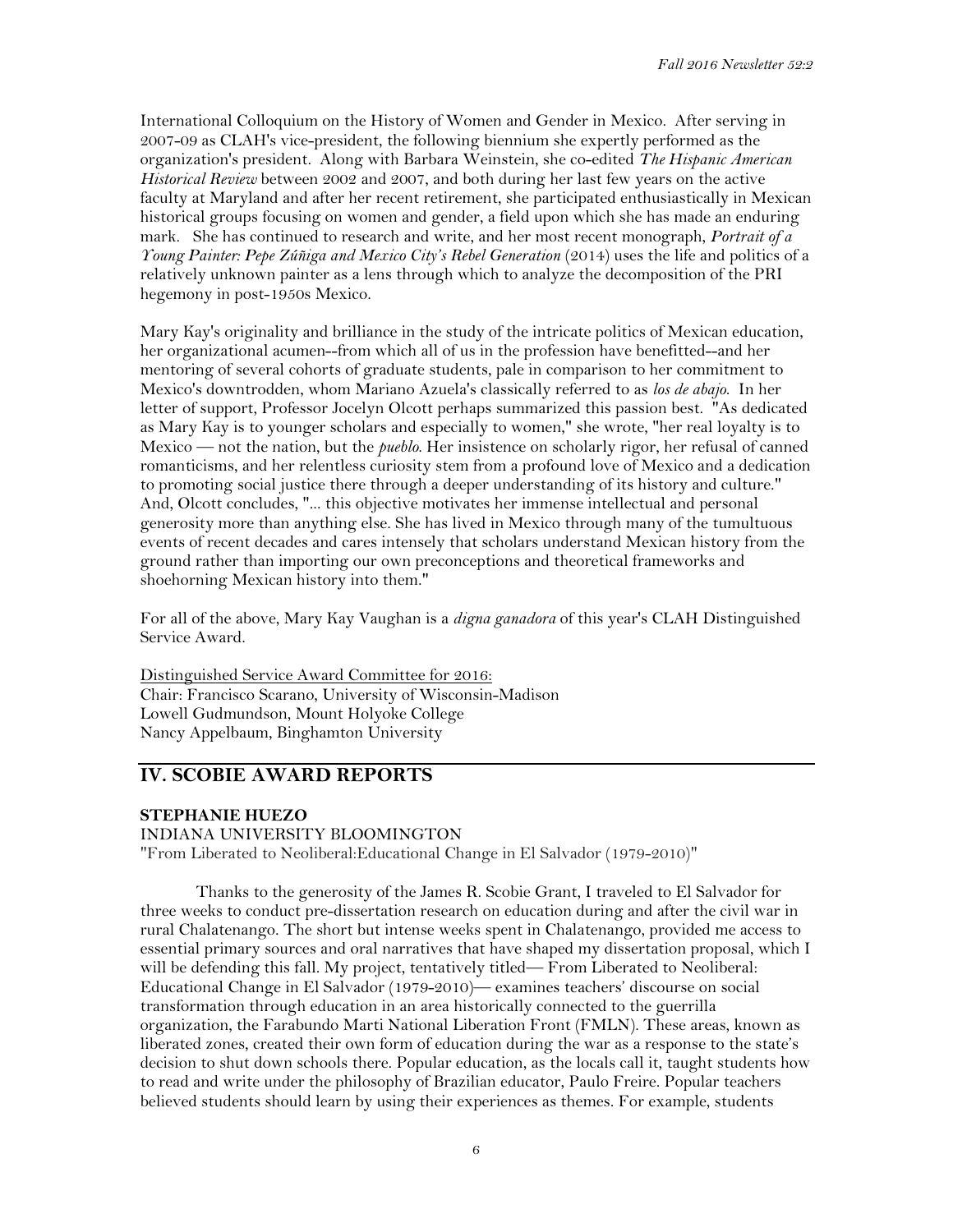learning how to read would use the word "fusil" to sound out the syllabus and to have a conversation about the use of guns and why they are necessary for the war. Popular education, according to Freire, would liberate the oppressed, these communities, from the oppressor, the Salvadoran state. I am interested in how the transition from civil war to a neoliberal democracy has affected teacher's commitment to popular education.

One way I am conducting research is through interviews. Oral history is the backbone of my work. While there are some written primary sources on popular education, most of these materials were either destroyed or lost during the war. Therefore, in order to rescue important information about this historical time, I am using oral history. This summer I interviewed popular teachers in two towns that are still active teachers in their communities. Two years ago, I interviewed a handful of teachers to ask them about their experiences during the war. This year, I have spoken to more teachers about the change in education after the war. I was specifically interested in how a neoliberal education program called EDUCO (Education with Community Participation), created by the Ministry of Education (MINED), changed the school's curriculum and teachers' attitude toward popular education. I asked, if the war is over, what is the need for popular education? The responses I received reveal a commitment to continue to teach the values that they learned during the war even under democracy. I also learned that teachers used educational practices such as folklore stories to teach students about the civil war. This year, the same teacher expressed how they believed these practices were so successful during the war that they continue to implement them to talk about current global and technological issues.

During my time in El Salvador, I had the privilege of participating in the 30<sup>th</sup> anniversary of the repopulation of a former liberated zone. In schools, teachers incorporated the history of their town into the lesson of that week. Moreover, the whole town watched reenactment of the repopulation of the town. Leaders of the community stressed the important of community building and staying united to protect their town from gang violence, migration, and delinquency. They also praised their previous work of keeping away international mining companies from their town, a common effect of globalization and neoliberalism. The values of popular education seem to still be active in the community and even outside of the classroom.

My research this summer has helped me polish my research question on discourses of social transformation in these communities. I still have quite a bit of work to do with the information I collected this summer but I am confident that these materials will continue to help me produce a feasible dissertation prospectus. I am grateful for the Scobie Award and to the Conference of Latin American History for providing me with this opportunity.

## **MEGAN MCDONIE**

#### PENN STATE UNIVERSITY

"Explosive Encounters: Volcanic Landscapes, Indigenous Knowledge, and Cultural Exchange in Colonial Mesoamerica"

The generous support of the James R. Scobie Award enabled me to spend seven weeks conducting pre-dissertation research in Mexico and Guatemala. After taking a six-week intensive Kaqchikel language course in Antigua, Guatemala, I spent the rest of the summer consulting colonial documents in the *Archivo General de la Nación* in Mexico City and the *Archivo General de Centro America* in Guatemala City. During my research, I located important sources for my project, established valuable contacts with archivists and professors, and fine-tuned my dissertation research agenda, which I will submit to my committee this fall.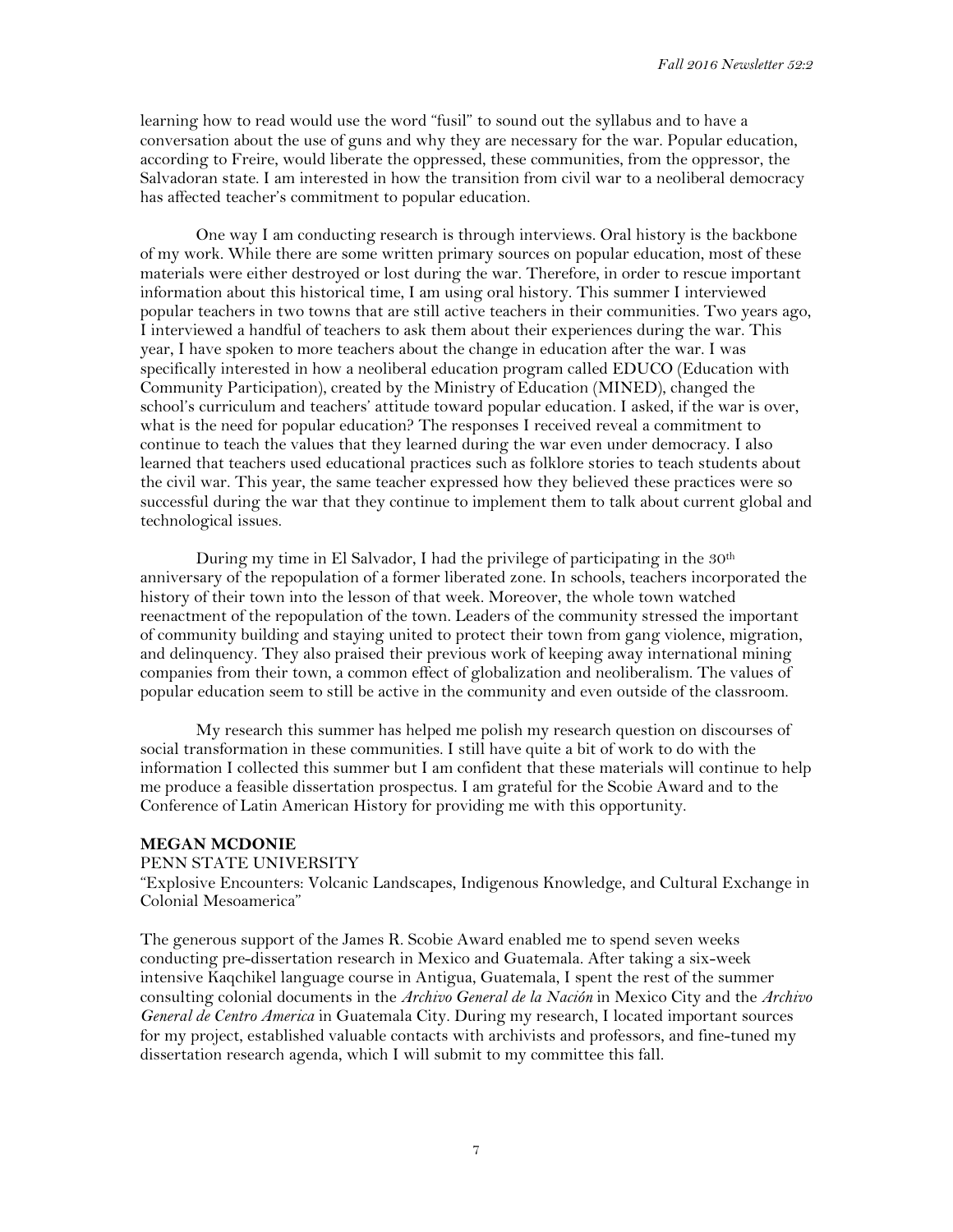My dissertation project is an ethnohistorical investigation of the ways in which ideas about the natural environment became entangled in Spain's colonial project during the sixteenth through eighteenth centuries. It focuses on how volcanoes and lakes served as sites of cultural and intellectual exchange between Nahua in central Mexico, Kaqchikel Maya in highland Guatemala and Spanish colonizers. The Nahuas and Kaqchikel Maya viewed volcanoes and lakes as entwined in their cosmology and lived close to these landforms. Unfamiliar with this topography, Spaniards relied on their preconceived ideas and indigenous guides as they became accustomed to this new terrain. By privileging indigenous knowledge about the environment, my project expands the traditionally accepted geographic boundaries for knowledge production, particularly during the Scientific Revolution. Examining Kaqchikel and Nahua perceptions of the volcanic landscape enables me to evaluate how the environment played an important role in the dynamics of colonization and cultural survival.

During three weeks of research in Guatemala, I spent most of my time at the *Archivo General de Centro America*. While there I consulted land collections and documents pertaining to communities near Lake Atitlan and Santiago de Guatemala. This documentation provided me with information about how Kaqchikel and Spaniards described the terrain, interpreted and debated land ownership, and clashed over control of natural resources. One of my most exciting finds was a Kaqchikel primordial title amid a collection of land documents, which I am still working through, but describes the history of the Kaqchikel in Tecpan. I also made preliminary contacts at the *Archivo Histórico Arquidiocesano de Guatemala* and the *Biblioteca Academia Geografia e Historia de Guatemala*, which I plan to consult during future research trips. During my visit to the Archivo Arquidiocesano I located a *visita pastoral* of Antigua and Lake Atitlan, which contained descriptions of the volcanic terrain and various Maya groups in the region.

After leaving Guatemala, I traveled to Mexico City where I spent a week consulting collections in the *Archivo General de la Nación*. I located land cases from towns around the Popocatépetl volcano, as well as extensive documentation of the Tuxtla volcano eruption at the end of the eighteenth century. The support from the Scobie Award also allowed me to conduct research in Puebla at the *Provincia de Santa Evangelio Archivo Historico* and the *Archivo Historico Municipal de Puebla* for two weeks. These archives contained relevant materials about the convents and Nahua towns around the volcanoes in central Mexico. During my final week in Mexico City I visited the *Biblioteca Nacional de Antropología e Historia* and surveyed the Federico Gómez de Orozco collection, which offered information about evangelization efforts in the volcano towns. Finally, I consulted sources about contemporary volcano eruptions in the *Biblioteca Miguel Lerdo de Tejada*.

Thanks to the support of the Scobie Award I was able to sharpen the methodology for my project, articulate clearer research questions, and collect archival materials. Additionally, I designed a feasible research plan for the academic year 2017-2018. I am grateful to the Conference on Latin American History and the James R. Scobie committee for selecting my project and providing me with valuable support as I begin my dissertation research and writing.

## **DANIEL VELÁSQUEZ**

UNIVERSITY OF NORTH CAROLINA AT CHAPEL HILL Scobie Award Report for "Trade and Social Networks in the Gulf Coast and Northern Caribbean, 1750-1830"

Combined with funds from the department of history and the Institute for the Study of the Americas at UNC Chapel Hill, the Scobie Pre-Dissertation Research Award provided generous support for my exploratory research in various Mexican archives this summer. My dissertation, currently entitled "Trade and Social Networks in the Gulf Coast and Northern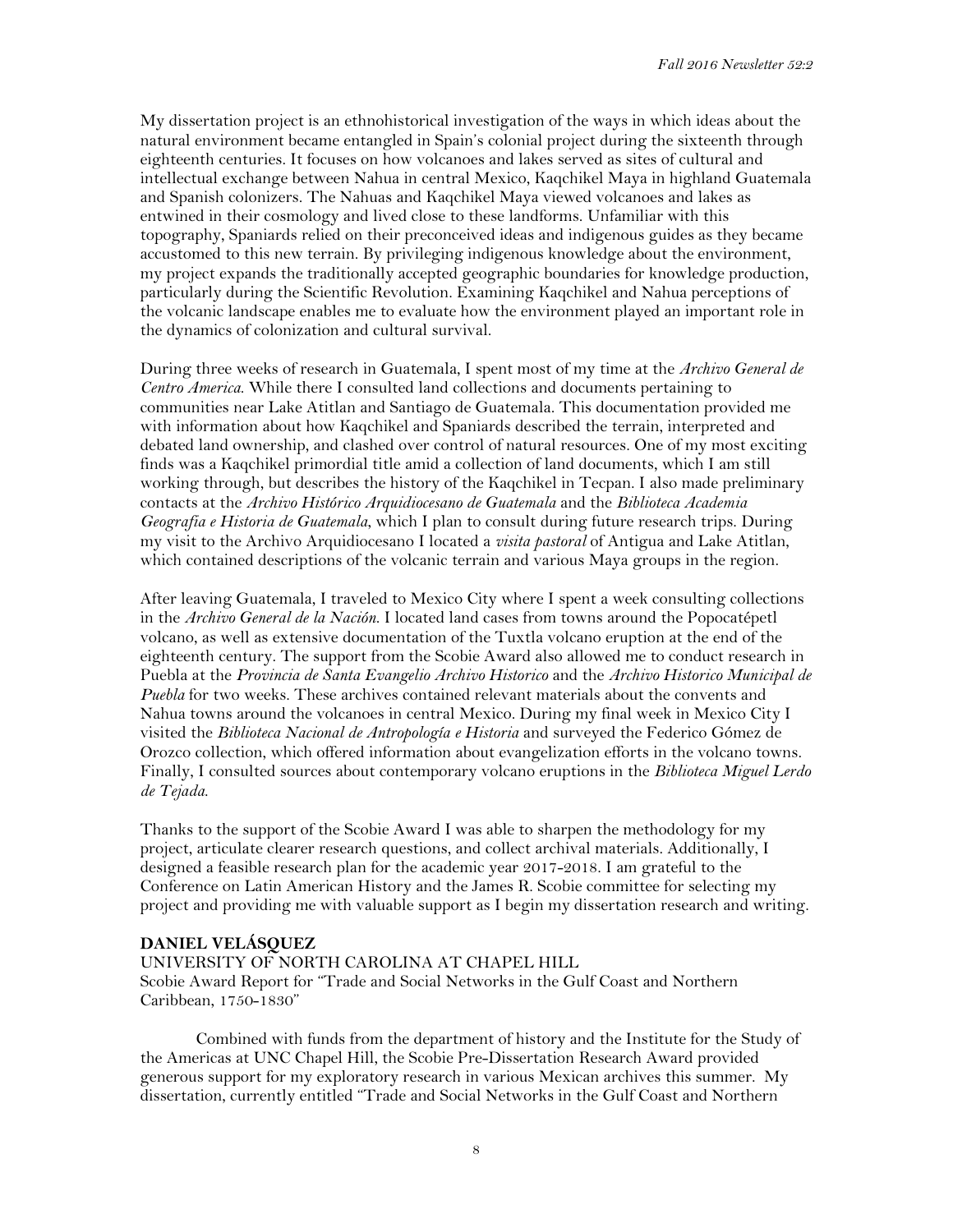Caribbean, 1750-1830," focuses on the history of migrations and trade, legal and illicit, among port cities in the circum-Caribbean borderlands of the Gulf of Mexico. When I began thinking about this project, the cities under study were Veracruz, Havana, New Orleans, and St. Augustine. In particular, my interest is on how this region, despite the constant redrawing of imperial boundaries, may have become integrated socially and economically through migrations and also various forms of participation in the greater trans-Atlantic economy and the African slave trade. To begin researching these topics, I spent four weeks in Mexico City, mostly working at the Archivo General de la Nacion (AGN), followed by one week in Xalapa at the Universidad Veracruzana and the Archivo Municipal de Jalapa (AMJ), and one week in the city of Veracruz at the Archivo Municipal de Veracruz (AMV).

Shipping registers, legal records, passenger logs, and petitions for passports to the Viceroy, among other sources that I read and digitized at the AGN, revealed the existence (and absence) of social and commercial links between Veracruz and the other ports under study, and are thus helping me reassess the contours of my research. I found that the available records in Mexico do evidence networks of trade between Veracruz, New Orleans, and Havana, but St. Augustine does not feature in these networks. Instead, Pensacola appears more prominently in the sources. Perhaps more surprising, these sources also show that from the 1790s onward, Baltimore was an important destination for middling Veracruz merchants. Commercial connections between the U.S. and colonial Mexico are also evident by the voluminous trade conducted by American merchants sailing from New Orleans to Veracruz, even before the Louisiana Purchase. Part of this trade was contraband that was confiscated by Spanish authorities before reaching Veracruz. The documentation shows cases of contraband mostly in the 1790s and the first decade of the 1800s. The legal dispute that ensued between ship owners attempting to recover their cargo and Spanish officials suggests that like legal merchant networks, kinship ties between people residing in various ports could have supported contraband networks. Additionally, the legal and illicit networks appear to overlap, as some of the people implicated in contraband trade also sustained legal trade with other ports. One case of contraband in particular is interesting because a part of the illegal cargo was composed of African slaves that were being transported from New Orleans to Veracruz.

In Xalpa, I consulted the notarial records held at the Universidad Veracruzana as well as government documents at the AMJ. The notarial records don not address the city of Veracruz, unfortunately. According to the archivists in both Xalapa and Veracruz, those documents were lost in the shuffle of a failed state-government attempt to centralize all notarial records. The government reportedly ran out of funds for the project and sent documents back to their places of origin, but those for the port of Veracruz were not found thereafter. However, while in Xalapa I did visit the university press and acquired several useful books that I could not have accessed in the US.

Finally, after arriving in the port of Veracruz itself, I found documents at the AMV that addressed shipments to New Orleans and Havana, and immigration into Veracruz from those two ports. One of the striking patterns of immigration from Cuba was the transfer of mentally ill people to the hospitals of Veracruz throughout the 1780s and '90s. But overall, a new question that arises from my research at the AMV is how did wars, and especially their aftermath, help to make the Caribbean more integrated. Imperial rivalries could certainly have an effect on daily life, and I came across several reports that detailed such occurrences as loss of cargo on Spanish ships due to the need to outrun pursuing English ships. But the transfer of territories between Spanish, French, British, and later American empires also caused migrations and displacements between the areas under study. For example, authorities in Veracruz documented the immigration of three hundred families from Louisiana after the territory was purchased by the United States, and were careful to note in various expedientes the introduction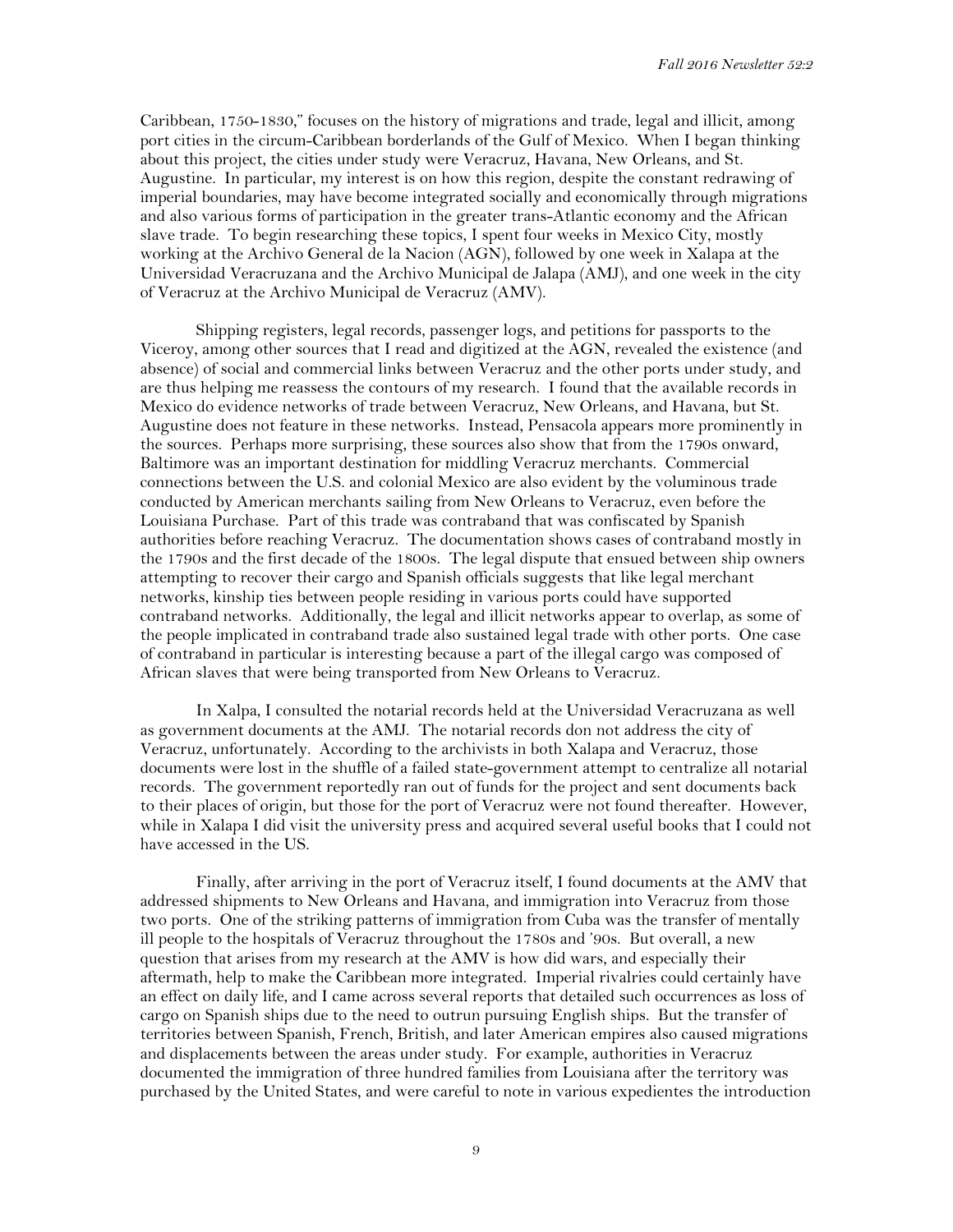of blacks, free and enslaved, arriving in this migration. Yet the entire population of a territory did not move with the change of flags. For instance, I encountered letters from Hispanic people still living in New Orleans in the mid-1820s requesting permission from authorities in Mexico to immigrate with their families. On the commercial side, starting in 1815 I found expressions of the need to concede merchants free trade with the United States.

As I continue refining my dissertation and conducting research, it is clear to me that I will need to address the implications of war, particularly the Seven Years' War, the American Revolutionary War, the Haitian Revolution, and Mexican War for Independence. I hope to continue my research in repositories in New Orleans, Florida, Cuba, and most crucially in the Archivo General de Indias in Seville. But for now, the pre-dissertation research I undertook this summer is greatly aiding me in reassessing my topic and research questions and I am extremely grateful to the Conference on Latin American History for helping to make this trip possible.

## **V. IN APPRECIATION: CLAH ENDOWMENT AND FUND CONTRIBUTORS**

**CLAH PRIZES AND AWARDS** 

Robert Smale Gilbert Joseph James Sanders

**BOLTON-JOHNSON** Eric Van Young

**ELINOR MELVILLE PRIZE**  Audrey Henderson

**WARREN DEAN AWARDS**  Leslie Bethell James Woodard

**LYDIA CABRERA**  Reinaldo Roman Amanda Lowther

**VANDERWOOD**

Eric Van Young

**JAMES SCOBIE AWARDS**  Matthew Restall Audrey Henderson

**LEWIS B. HANKE AWARD**  Lara Putnam

**HOWARD CLINE AWARD** Heather Roller

**MARIA ELENA MARTINEZ PRIZE**  Pamela Voekel John Schwaller Matthew Restall Leslie White Audrey Henderson

# **VI. WELCOME TO LIFETIME MEMBERSHIP STATUS**

Lara PUTNAM